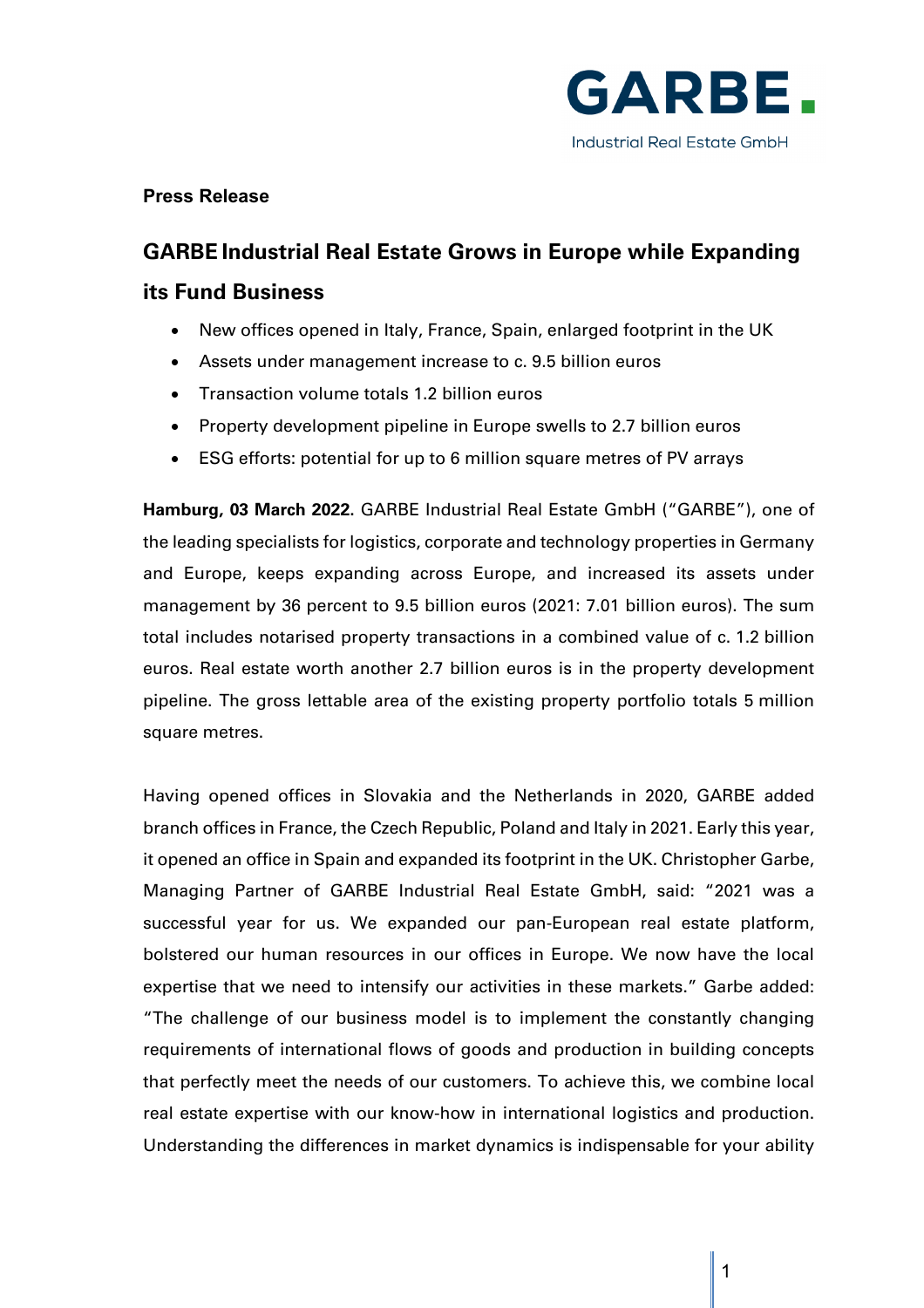

**Industrial Real Estate GmbH** 

to assess investment opportunities and to act on them quickly. In fact, it is the only way for us to deliver optimal risk-return profiles to our investors, and to capitalise on the Europe-wide dynamic of the logistics boom." GARBE is now on the ground in 16 locations across Europe, including in Germany, the Netherlands, the Czech Republic, Poland and Slovakia.

Jan Dietrich Hempel, Managing Director of GARBE Industrial Real Estate GmbH and Head of Asset Management, added: "The fact that permanently strong demand for floor space coincides with a contraction of supply has continued to fuel the upward rent growth. The latter is triggered by re-shoring and near-shoring, stock-holding and e-commerce, among other trends. It is a dynamic that has positively impacted our letting business as well. For instance, we signed lease agreements for a total floor area of around 425,000 square metres in properties under our management. The occupancy rate across our entire administrated portfolio remains at over 98.5 percent."

A similarly robust performance was reported by the property development unit. It completed and handed over property developments with a combined floor area of 350,000 square metres. Another 1.7 million square metres of floor area are either in planning or under construction.

At the same time, GARBE kept enlarging its fund business. For its investment platform, the logistics specialist raised c. 786 million euros in equity capital that is earmarked for the various investment vehicles. Meanwhile, the company is getting ready to launch its next institutional fund, GARBE Logistikimmobilien Fonds Plus III ("GLIF+III"), which will invest across Europe. Jan Philipp Daun, Managing Director and Head of Investment Management, commented: "Institutional investors appreciate the investment opportunities that the European logistics real estate market has to offer, and that we make accessible to them through our expertise and asset allocation."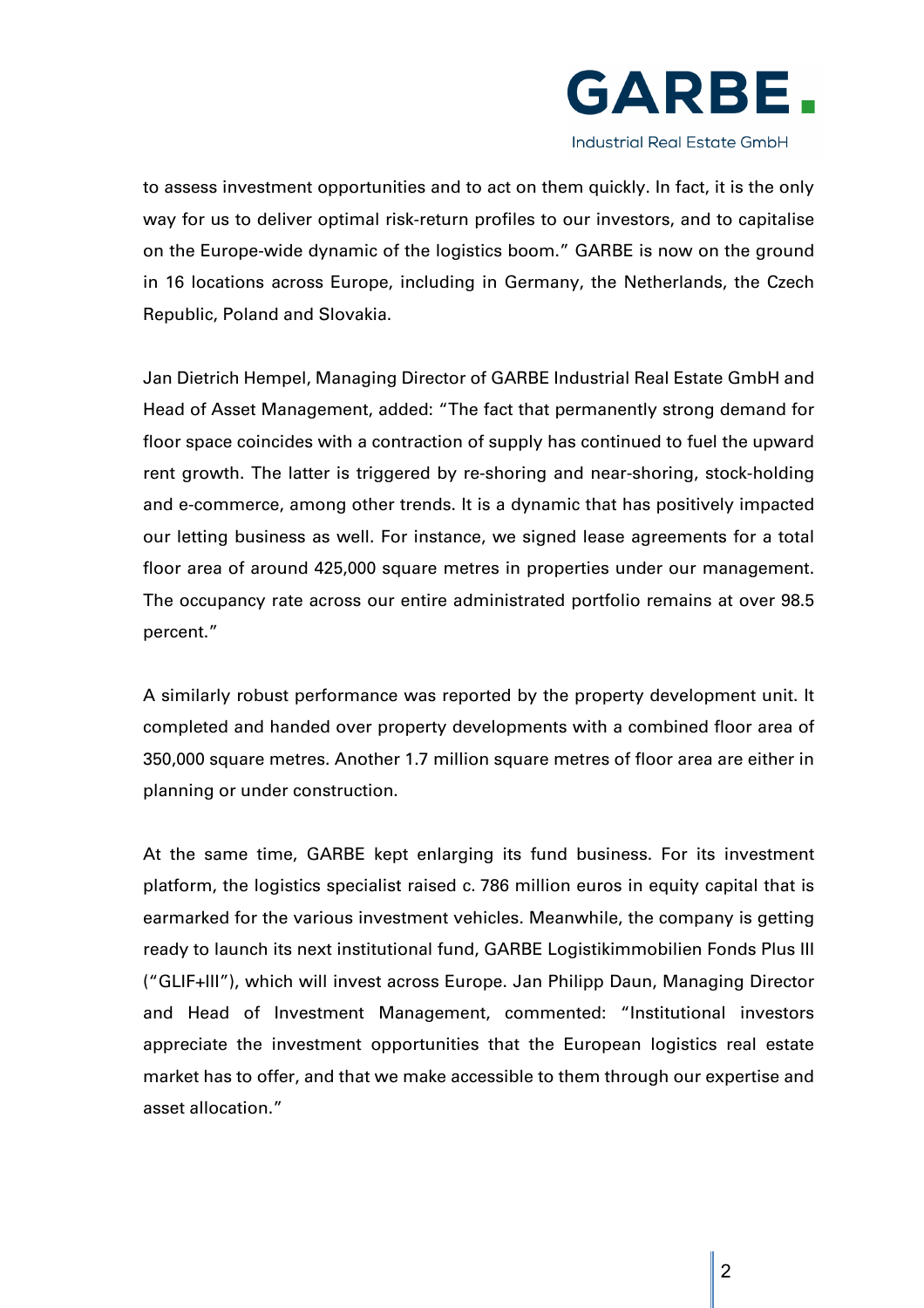

**Industrial Real Estate GmbH** 

One of the core topics in 2021 was ESG. GARBE has already installed photovoltaic systems on around 230,000 square metres of roof surfaces. Hempel elaborated: "We are making a dedicated effort to generate electricity from solar energy, and will incrementally equip our standing logistics properties with PV arrays, while new buildings will include solar systems from the start." He went on to say that, in addition to rooftop installations, solar panels could also be mounted on façades. Hempel elaborated: "We have identified about 6 million square metres of surface space that could potentially deliver 400 to 600 Megawatts of PV installed capacity for the purpose of a sustainable power production." In addition to solar energy, Green Lease agreements were negotiated and an ESG reporting software implemented.

GARBE also continued to build up its human resources, and undertook structural upgrades last year. Specifically, the company hired around 71 experts to fill positions in all of its various locations. The new jobs created brought the number of employees, net of those who left the company, up to a current total of 230 staff by year-end 2021.

#### **A Note on Images and Image Rights:**

Use of the enclosed photographs is permitted solely for the purpose of covering the company GARBE Industrial Real Estate GmbH. Please be sure to cite the following source: GARBE. Editing of the photographs is limited to the scope of normal image processing.

## **GARBE Industrial Real Estate GmbH**

**Contact Persons: Press Contact** GARBE Industrial Real Estate GmbH RUECKERCONSULT GmbH Versmannstr. 2 Nikolaus von Raggamby D-20457 Hamburg Wallstr. 16, D-10179 Berlin Tel.: +49 (0)40 35613-0 Tel.: +49 (0)30 2844987-40 E-mail: info@garbe.de E-mail: vonraggamby@rueckerconsult.de www.garbe-industrial.de